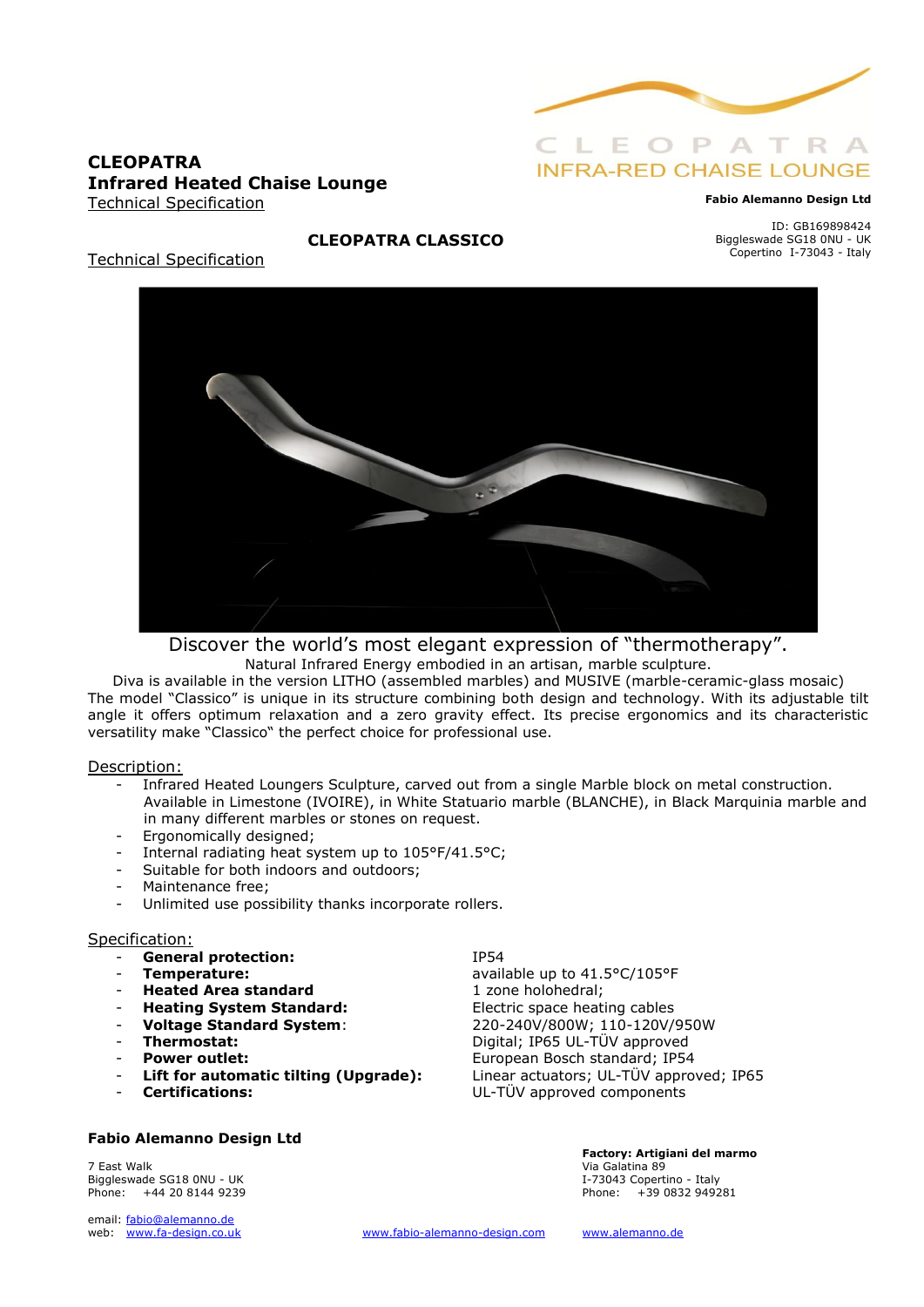

## **Cleopatra Hot Stone Chaise Longue**

CLEOPATRA CLASSICO

### Technical Drawings



Construction Base: Rustfree metal Construction Base covering: Fibreglass Covering finish: Metallic lacquer Weight: 235kg

Wheels: **4 Floor protective vulcanized rubber; bearing 100kg/each** length: 193cm; width 68cm; height: 84cm

#### **Fabio Alemanno Design Ltd**

7 East Walk Via Galatina 89 Biggleswade SG18 0NU - UK 1-73043 Copertino - Italy<br>
Phone: 144 20 8144 9239 199281 199281 199382 949281 199382 949281 Phone:  $+442081449239$ 

email: fabio@alemanno.de<br>web: www.fa-design.co.uk

**Factory: Artigiani del marmo** 

[www.fabio-alemanno-design.com](http://www.fabio-alemanno-design.com/) [www.alemanno.de](http://www.alemanno.de/)